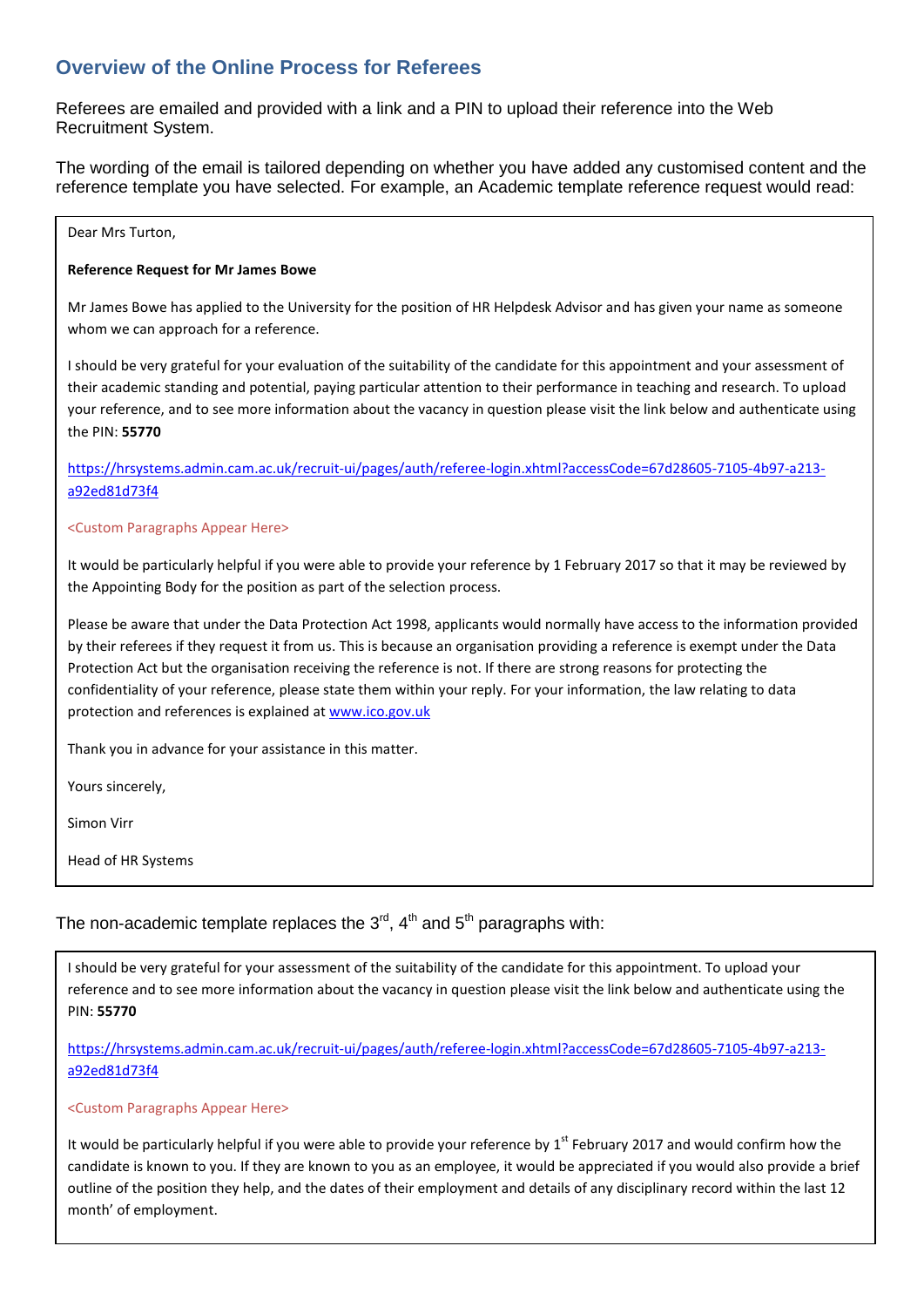The non-academic with form template contains a link to be able to download the form in the  $3<sup>rd</sup>$  paragraph and reads:

I should be very grateful if you would complete the reference form available for you to download [here.](http://www.jobs.cam.ac.uk/applying/reference-request-form.doc) Once completed, please upload the form using the link below and authenticate using the PIN: **55770**. It would be particularly helpful if you would upload your reference form by 1 February 2017.

[https://hrsystems.admin.cam.ac.uk/recruit-ui/pages/auth/referee-login.xhtml?accessCode=67d28605-7105-4b97-a213](https://hrsystems.admin.cam.ac.uk/recruit-ui/pages/auth/referee-login.xhtml?accessCode=67d28605-7105-4b97-a213-a92ed81d73f4) [a92ed81d73f4](https://hrsystems.admin.cam.ac.uk/recruit-ui/pages/auth/referee-login.xhtml?accessCode=67d28605-7105-4b97-a213-a92ed81d73f4) 

<Custom Paragraphs Appear Here>

Before completing the Reference Request Form, please read the note on Data Protection at the end of the document which explains the right of access to personal information.

When the referee clicks on the link they will be required to enter the PIN and log in.

| <b>UNIVERSITY OF</b><br><b>CAMBRIDGE</b> |        |  |                                                                                         |  |  |
|------------------------------------------|--------|--|-----------------------------------------------------------------------------------------|--|--|
| / Web Recruitment                        |        |  |                                                                                         |  |  |
| <b>Referee Portal</b>                    | Logout |  |                                                                                         |  |  |
| <b>Referee Login</b>                     |        |  |                                                                                         |  |  |
| request email.                           |        |  | Please log-in to the system by entering the PIN code that was supplied on the reference |  |  |
| Request ID:                              |        |  |                                                                                         |  |  |
| 67d28605-7105-4b97-a213-a92ed81d73f4     |        |  |                                                                                         |  |  |
| $PIN:$ *                                 |        |  |                                                                                         |  |  |
|                                          |        |  |                                                                                         |  |  |
| Login<br>⋗                               |        |  |                                                                                         |  |  |

By clicking on this link, they will also be able to view the Job Opportunities advert for the vacancy an individual is applying for, as well as any HR7 Further Information document published with the advert.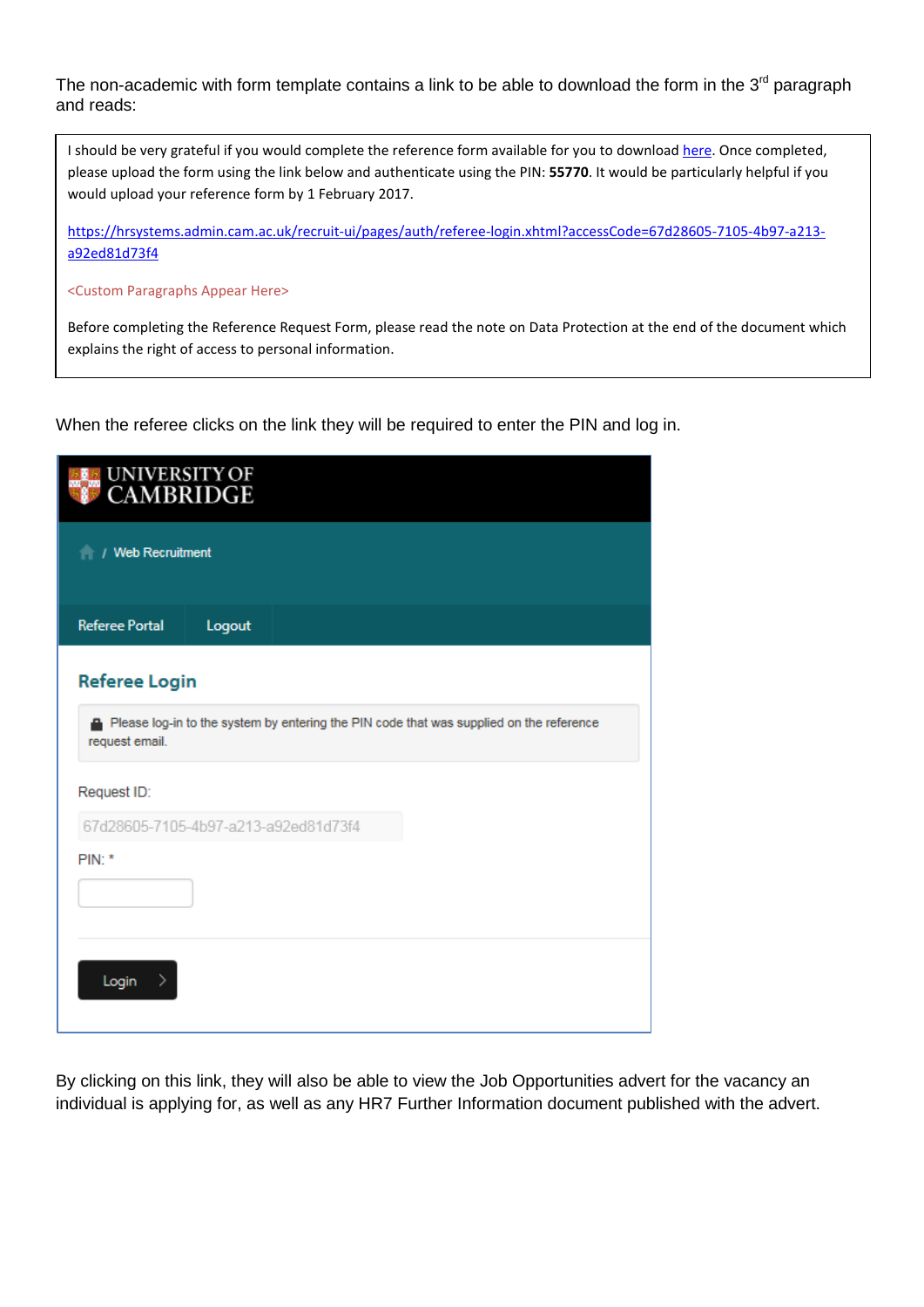The referee will supply their organisation name and their role in the organisation and can then view the role details (advert and further information) and attach their reference.

| <b>Your Details</b><br>Your Name:*<br>Mrs Hazel Turton<br>Contact Email Address:*<br>tining@admin.cam.ac.uk<br>Organisation Name:<br>Role in Organisation:<br><b>Attach Reference</b><br>Please choose the file you would like to upload.<br>. The following preferred file types are supported: *.docx, *.doc, *.ppt, *.pptx, *.rtf, *.txt. If you cannot upload a file in any of these formats, you may also upload a *.pdf file; |
|-------------------------------------------------------------------------------------------------------------------------------------------------------------------------------------------------------------------------------------------------------------------------------------------------------------------------------------------------------------------------------------------------------------------------------------|
|                                                                                                                                                                                                                                                                                                                                                                                                                                     |
|                                                                                                                                                                                                                                                                                                                                                                                                                                     |
|                                                                                                                                                                                                                                                                                                                                                                                                                                     |
|                                                                                                                                                                                                                                                                                                                                                                                                                                     |
|                                                                                                                                                                                                                                                                                                                                                                                                                                     |
|                                                                                                                                                                                                                                                                                                                                                                                                                                     |
| . Uploaded files are converted to PDF format<br>. Once uploaded your file will appear in the table below, please check your file to ensure it has been uploaded and converted correctly                                                                                                                                                                                                                                             |
| + Choose                                                                                                                                                                                                                                                                                                                                                                                                                            |
| <b>Uploaded Date/Time</b><br>Action<br>Filename                                                                                                                                                                                                                                                                                                                                                                                     |
| No records found.                                                                                                                                                                                                                                                                                                                                                                                                                   |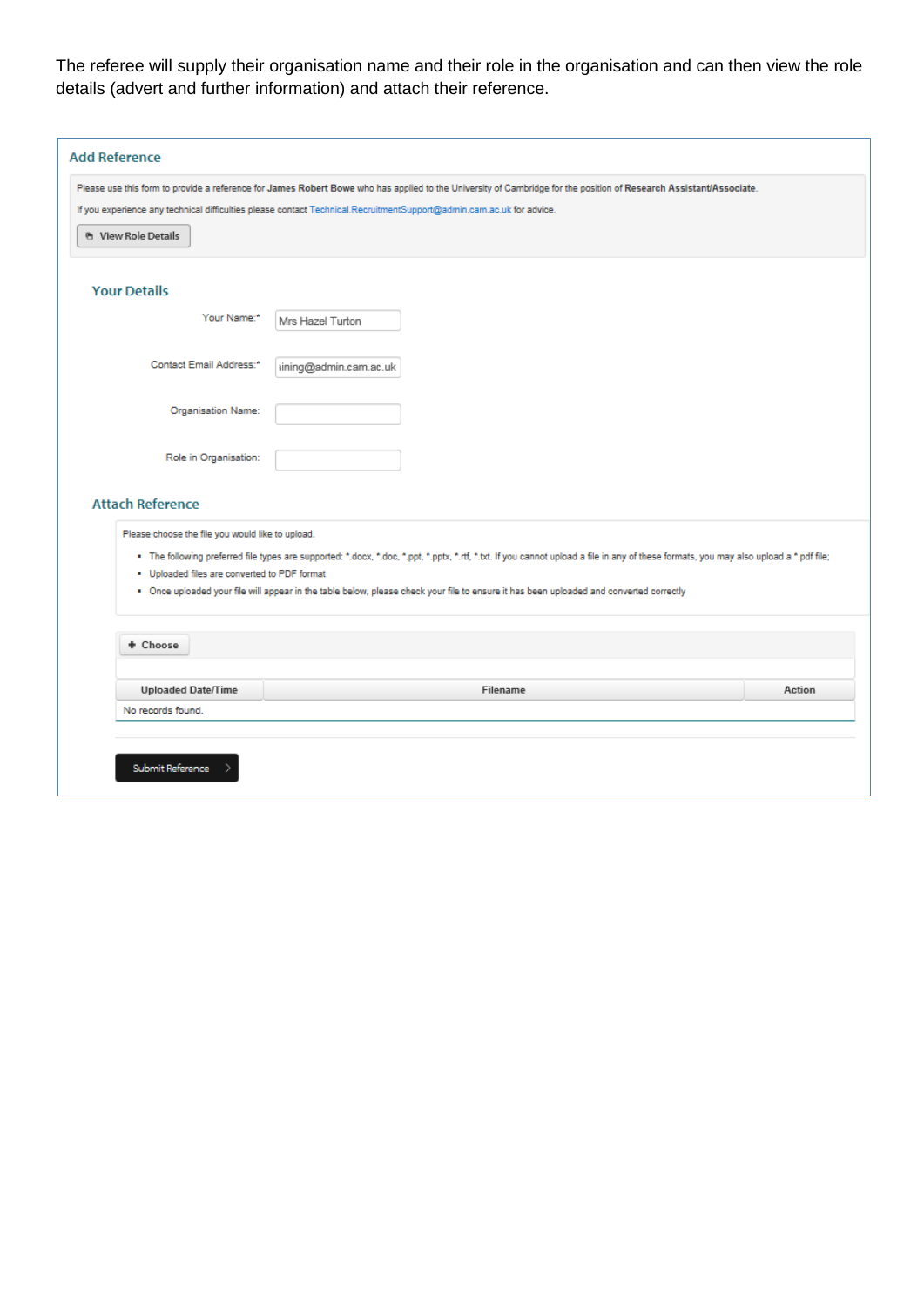Where the non-academic with form has been selected as the reference template, then the referee will complete a reference form as below:

| Reference supplied for:                              |                                                                                |
|------------------------------------------------------|--------------------------------------------------------------------------------|
| Application for position of:                         |                                                                                |
| In what capacity is the above named known to you?    |                                                                                |
| How long have you employed/known them?               | From:<br>To:                                                                   |
| What was her/his reason for leaving (if applicable)? |                                                                                |
|                                                      |                                                                                |
|                                                      |                                                                                |
|                                                      | Please give a brief outline of the main duties and responsibilities undertaken |
|                                                      |                                                                                |
|                                                      |                                                                                |
|                                                      |                                                                                |
|                                                      |                                                                                |
|                                                      |                                                                                |
|                                                      |                                                                                |
|                                                      |                                                                                |
|                                                      |                                                                                |

Once the reference has been submitted a confirmation will be displayed:

| <b>CAMBRIDGE</b> |                                                                                                                                                                                                                                                                                              |
|------------------|----------------------------------------------------------------------------------------------------------------------------------------------------------------------------------------------------------------------------------------------------------------------------------------------|
|                  |                                                                                                                                                                                                                                                                                              |
|                  |                                                                                                                                                                                                                                                                                              |
|                  |                                                                                                                                                                                                                                                                                              |
|                  |                                                                                                                                                                                                                                                                                              |
|                  |                                                                                                                                                                                                                                                                                              |
|                  |                                                                                                                                                                                                                                                                                              |
|                  | Reference Submitted<br>Thank you, your reference has been<br>Your reference is now final and has been<br>submitted to the recruiter for this position.<br>The Web Recruitment application is provided and managed by the<br><b>Unified Administrative Service</b><br>Privacy & cookie policy |

**Note:** If you have requested a reference and then reject the applicant before the reference is completed, the referee will be unable to complete reference details, even though they have received a request. It is, therefore, strongly recommended that you contact affected referees should this situation arise.